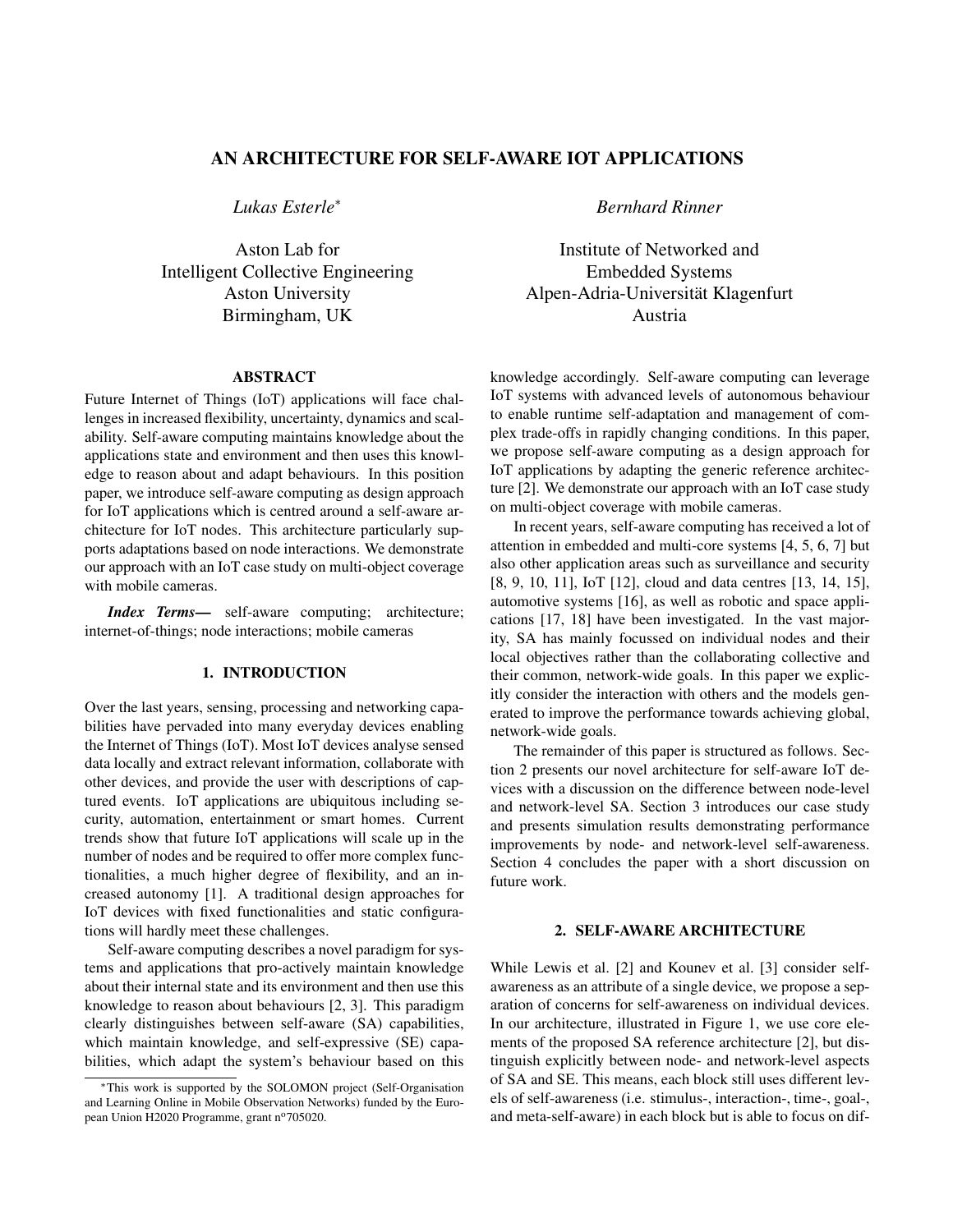

Fig. 1. Illustration of a single IoT device and two separated selfawareness/self-expression components. Sensors, illustrated as red circles, can be internal and external and concern the *Node SA/SE*. Interactions with other devices is relised via the *Network interface* and concerns the *Network SA/SE*.

ferent requirements on the node- and the network level while maintaining and utilising a common model base.

In IoT applications, nodes have typically input from multiple sensors which may observe a variety of aspects in the environment (e.g. using accelerometers, visual, temperature, magnetic, or wind and lighting sensors) as well as internal properties of the device (e.g. battery levels or available memory). These sensors feed into the node-level SA/SE. On the other hand, the device also interacts with the other devices in the environment in order to receive information and to share own data. Both SA/SE blocks develop and refine models on their observations. These models are shared between both SA/SE blocks but might be utilised in a completely different way. In addition, the decisions and behaviours of the individual SA/SE blocks are driven by the objectives and goals of the device as well as local constraints. Goals as well as constraints may change during runtime. Techniques to achieve SA/SE often rely on complex and resource-intensive machine learning approaches, in contrast, we rely on local data collection and exchange of this information as basis for our SA/SE.

#### 2.1. Node self-awareness

Self-awareness on the node-level is concerned with all aspects that are directly related to the individual device and its immediate environment. This can range from selecting different algorithms based on changing environmental conditions (e.g. lighting) or changing goals and constraints (e.g. low battery) to explore and apply different behavioural approaches to overcome rapidly unfolding situations (e.g. increase/reduce resource utilisation).

#### 2.2. Network self-awareness

When an IoT device attempts to interact with others in order to overcome common challenges, being aware of the state, capabilities and goals of other devices in the environment allows each node to make profound decisions about the others intended actions. Only by having this knowledge, the best possible outcome can be achieved. Network-level self-awareness is handling this while being decoupled from the node-level self-awareness in an effort to separate concerns—focussing

on information from other devices in the network rather than locally determined knowledge.

Network-level SA collects information from other devices in the network and generates knowledge about their behaviour, location, and capabilities, allowing for more efficient collaboration. The network-level SE interacts with them in accordance with given local objectives and constraints, i.e. requesting support from others but also helping them when required.

#### 3. MULTI-OBJECT k-COVERAGE

To study and evaluate our approach of node and network SA/SE, we apply our proposed architecture to visual mobile sensor networks and the problem of covering moving objects with a certain number of cameras. This is just one application where multiple IoT devices try to achieve common goals. Alternative applications are in the area of smart production systems, smart transportation or elderly care. The multi-object k-coverage problem has been introduced by Esterle and Lewis [19] and is related to the well-studied problem of Cooperative Multi-robot Observation of Multiple Moving Targets (CMOMMT) [20]. Here, a set of cameras  $C = \{c_1, c_2, \ldots, c_n\}$  has to cover each moving *object of interest*  $O = \{o_1, o_2, \ldots, o_m\}$  with at least k cameras where the object's interest can change during runtime:

$$
imp(o_j, t) = \begin{cases} 1, & \text{if } o_j \text{ is of interest} \\ 0, & \text{otherwise.} \end{cases}
$$

In their initial work, they showed how coordination in general allows to improve the tracking of objects with  $k$  cameras over non-coordinated approaches. In order to keep an object within its field of view (FOV) a camera is able to relocate their position  $x_i = (x_i, y_i)$  within the environment with a maximum velocity  $(\vec{s_i})$  and change their orientation  $\omega_i$  with a maximum angular velocity  $u_i$ . An object  $o_j$  is considered covered by a camera  $c_i$  at time t, if the object is within the FOV of the camera, i.e.

$$
cov(o_j, c_i, t) = \begin{cases} 1, & \text{if } o_j \text{ within FOV of } c_i \\ 0, & \text{otherwise.} \end{cases}
$$

An object  $o_i$  is k-covered by the *n* cameras if

$$
kcov(o_a, k, t) = \begin{cases} 1, & \text{if } \sum_{i=1}^n cov(o_j, c_i, t) \ge k \\ 0, & \text{otherwise.} \end{cases}
$$

Finally, we are interested in increasing the times where as many objects as possible are being covered by at least k cameras in parallel. For a finite time horizon  $T$  this can be formulated as

$$
performance = \frac{\sum_{t=1}^{T} \sum_{j=1}^{m} kcov(o_j, k, t)}{\sum_{t=1}^{T} \sum_{j=1}^{m} imp(o_j, t)}.
$$
 (1)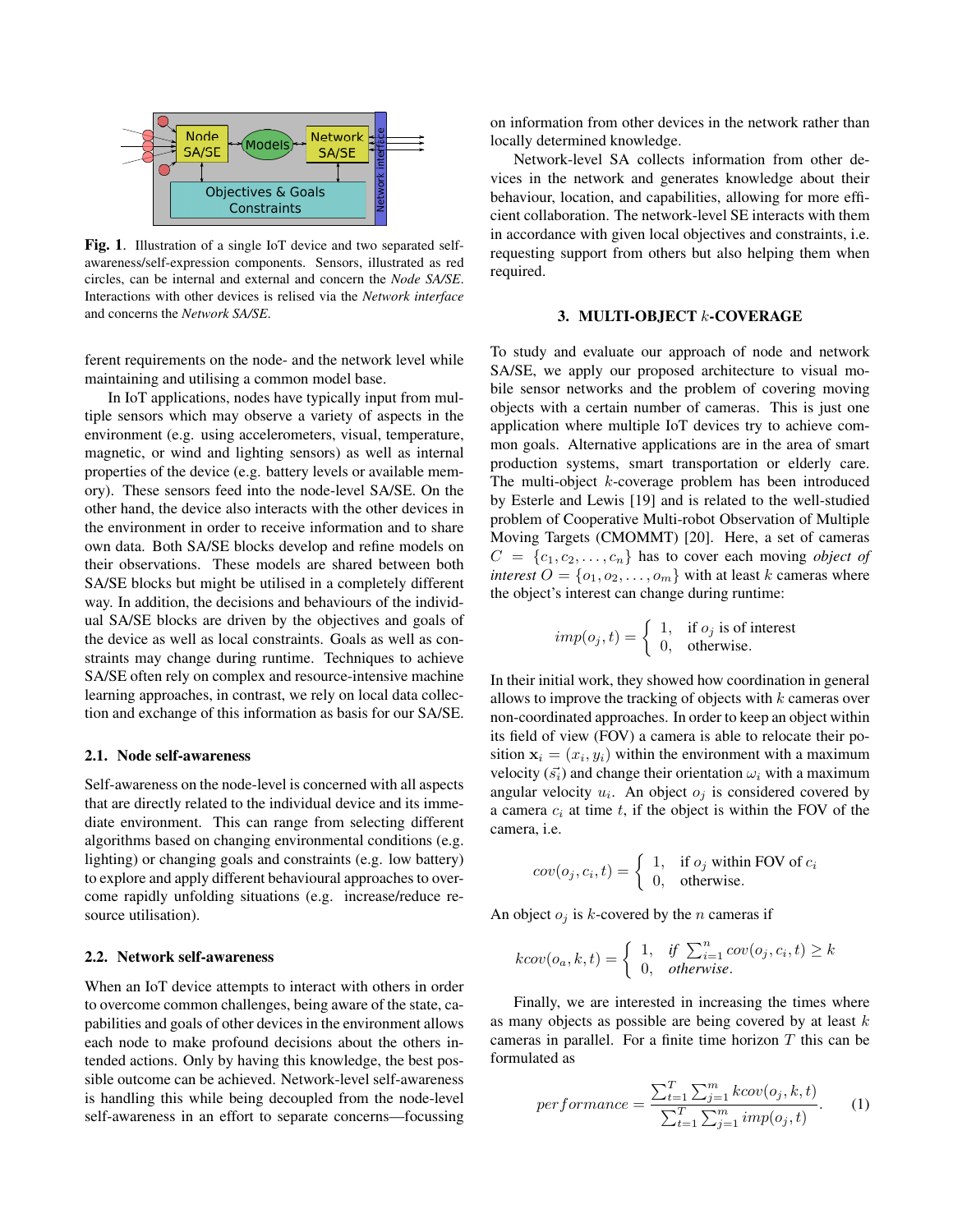

Fig. 2. Evaluated scenarios. Green dots represent cameras and blue cones their respective FoVs. Grey blocks illustrate opaque walls/areas.

In order to maximise the coverage of each object with at least k cameras, cameras observing an object of interest (i.e. having the object within their FOV), will request other cameras to help observing it. Each camera can determine by itself whether an object is of interest or not (e.g. by detecting suspicious behaviour). In addition, cameras will follow the object through the environment in order to prolong the observation. However, while a camera can observe multiple objects at once, it can only select a single object to follow. The individual camera decides which object to provision.

In contrast to this prior work, we induce our nodes with network-level self-awareness, enabling them to reason about the behaviour of other nodes and their location. In addition, we introduce node-level self-awareness allowing the node itself make a decision whether to request other cameras to support provisioning a specific object or not.

#### 3.1. Node and network self-awareness

Specifically in our case study, node-level self-awareness covers the following aspects. First, each node can make an individual decision whether to follow an object of interest or not based on its current state of engagement and environmental conditions (e.g. visibility of object). Second, the decision whether to request help from others is based on local information alone. However, this information could also be based on knowledge generated by the network-level SA/SE block.

Network-level self-awareness keeps track of the current engagement of the other cameras. This can be achieved implicitly through observing their behaviour and communication or explicitly based on direct information exchange. Having knowledge about the state of other cameras allows each individual camera to reason about the potential response to received help requests. In our case, each camera keeps track of the cameras it received requests from. Furthermore, each



Fig. 3. Comparison of normalised accumulated coverage over all objects and the entire simulation (cp. Equation 1) for the Scenario 2 using different communication strategies (BC, RA, SM, and ST) and different response models (AV, NN, GR, and RE). The mean and standard deviation of k-coverage (blue), 2-coverage (turquoise) and 1-coverage (yellow) is shown. Results from the corresponding approaches without network-level self-awareness are shown in lightly shaded colours.

requesting camera includes information about the object it is primarily provisioning. This information is kept for a limited time window only, ensuring to not work with outdated information. This allows each camera to keep track on one hand of cameras currently provisioning objects and on the other hand of the number of camera provisioning each known object.

For our experimental evaluation we utilised the camera network simulation tool CamSim [21]. This allowed us to directly compare our novel approach on the multi-object kcoverage problem and the previous work. Objects and cameras follow a straight trajectory but bounce back randomly when reaching the boundary of the environment. This keeps the number of objects and cameras constant. Each experiment has been repeated 30 times. Figure 2 gives an overview of the scenarios [19]. A green dot is a camera and blue circular segments the corresponding FOV, grey blocks are opaque walls.

In our evaluation, we employ some of the communication strategies and response models proposed by Esterle and Lewis [19], namely *Broadcast (BC)*, where each camera communicates with every other camera in the network; *Random (RA)* communication, where each camera communicates with a k − 1 random other cameras; and *Step (ST)* and *Smooth (SM)* communication, where cameras learn their neighbourhood online and communicate with the k closest neighbours. A *response model* decides whether to respond to a help request or not. We use the *Newest-Nearest (NN)*, a camera follows the latest object that is closest; *Available (AV)*, just as with NN but only if the camera is not currently following another object; *Graph (GR)*, the decision is based on the learnt neighbourhood relations; *Received calls (RE)*, a camera follows the object with the least requests. All experiments where conducted over  $T = 1000$  time steps with the goal of covering all objects with at least  $k = 3$  cameras. Each scenario has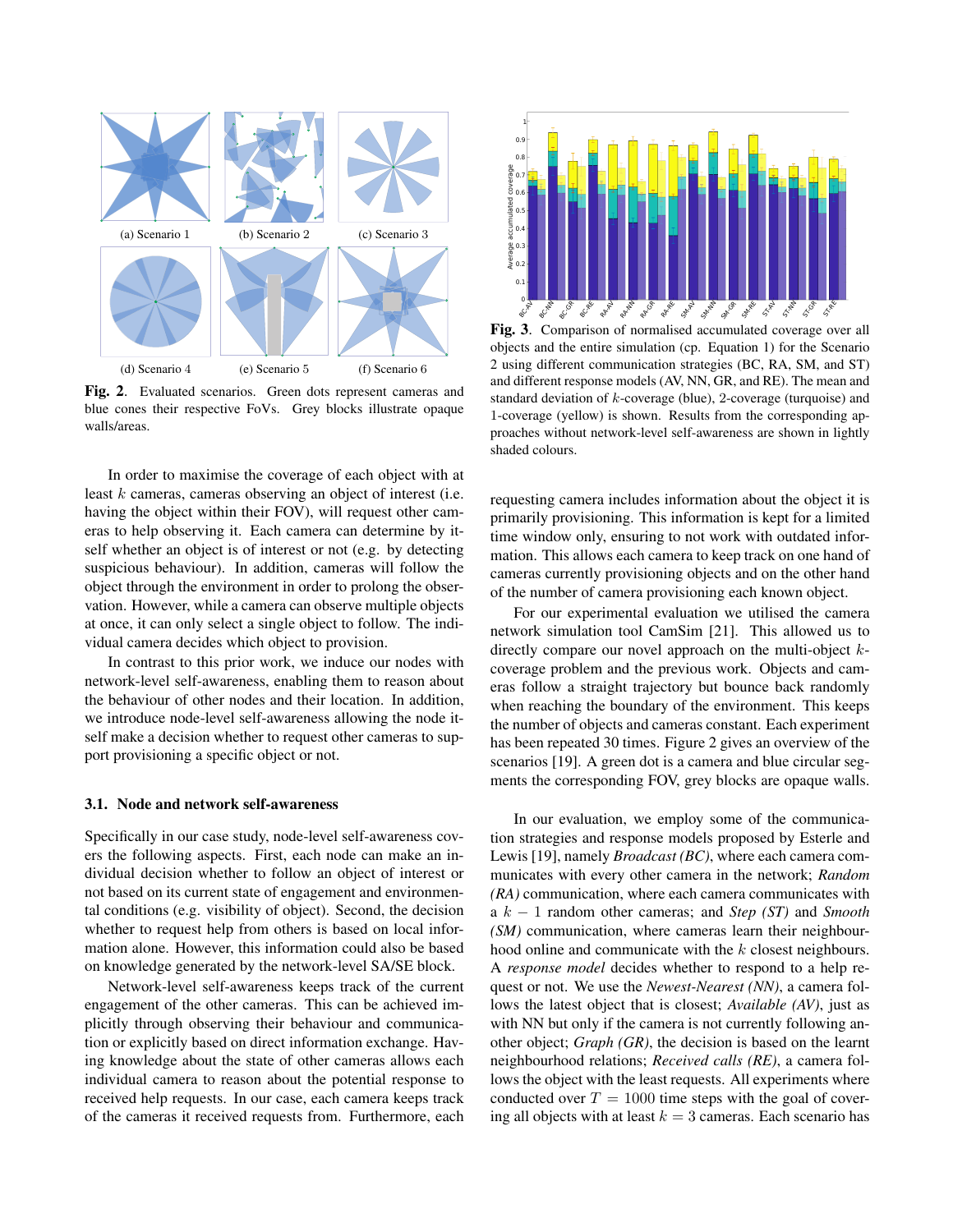

Fig. 4. Performance of our self-aware response model (SA) in comparison to non-self-aware response models. Performance for  $k = 1$ is illustrated in yellow, for  $k = 2$  in turquoise, and for  $k \geq 3$  in blue.

between 8 and 19 objects to be followed.

Figure 3 shows the average percentage of covered objects accumulated over all objects and the entire simulation time as given in Equation 1. This network-wide performance of covering important objects is shown exemplary for Scenario 2 with and without network-level SA. In direct comparison we can see the benefits of introducing network-level self-awareness where cameras (i) know the available cameras in the network and only contact those, and (ii) cameras only request help until k cameras agree to provision the object. It becomes apparent that network-level SA can improve  $k$ coverage by up to 15%. However, this is not achieved for approaches using the *RA* communication strategy. We speculate this is due to the fact that the Network SA reduces the number of potential communication partner drastically. Interestingly, our networks achieve much better 1- and 2-coverage when we employ network-level SA with performance increase of up to 25%.

## 3.2. Self-aware response model

We also introduce an new *Self-aware* response model in Algorithm 1. The *Self-aware* response model is based on the *Available* response, were cameras provision the object that is

| <b>Algorithm 1:</b> Self-aware response model                                                 |
|-----------------------------------------------------------------------------------------------|
| 1 Perform for each camera $c_i$ at each time step t:                                          |
| 2 foreach $o_a \in O$ & $cov(o_a, c_i, t)$ do                                                 |
| if $kcov(o_a, j, t), j > k$ then<br>3                                                         |
| Provision object $o_b$ where $kcov(o_b, l, t)$ , $l < k$<br>$\overline{\mathbf{4}}$           |
| else<br>5                                                                                     |
| 6                                                                                             |
| <b>if</b> $(kcov(o_a, l, t), l > 1 \& cov(o_b, c_i, t) \&$<br>$kcov(o_b, l, t), l == 0)$ then |
| Provision $o_b$<br>7                                                                          |
| 8<br>end                                                                                      |
| end<br>$\boldsymbol{9}$                                                                       |
| end                                                                                           |

within their FOV or has been requested help for and is closest to their own location. However, if the camera observes multiple object at the same time, the Network SA is employed to make local decisions. If more than  $k$  cameras provision the object the observing cameras will iteratively switch to the other object with the lowest number of cameras currently provisioning. This is continued until the number of cameras for each object equals  $k$  over time. Again, we rely on the information about primarily provisioned objects in help requests from other cameras. Furthermore, if a camera observes multiple objects and the currently provisioned object is covered by at least one more camera, it will switch to another object that is not provisioned by any other camera.

While we expected that this will reduce the network-wide  $k$ -coverage, Figure 4 indicates that this reduces performance only in rare cases for  $k$ -coverage and never more than  $3\%$ of a non-self-aware response model. However, we can observe an increase in network-wide 1-coverage throughout all direct comparisons. The performance of the self-aware response model is highlighted in red.

#### 4. CONCLUSION

We presented a new architecture for self-aware IoT applications. The architecture explicitly considers the difference between knowledge determined on the node and information received from other devices. We presented the benefits of this approach in a case study featuring autonomous smart camera systems tasked to achieve a common goal. Furthermore, we introduced a new self-aware approach for this problem, making decisions based on both, node and network self-awareness. This allowed the network to increase the network-wide performance even further and shows the benefits and applicability of our novel architecture. In future work we will study the impact of the amount of exchanged information among the cameras for network-level self-awareness. Furthermore, we will investigate the impact of more sophisticated learning techniques on goals that can only be achieved by collaborating devices in the network.